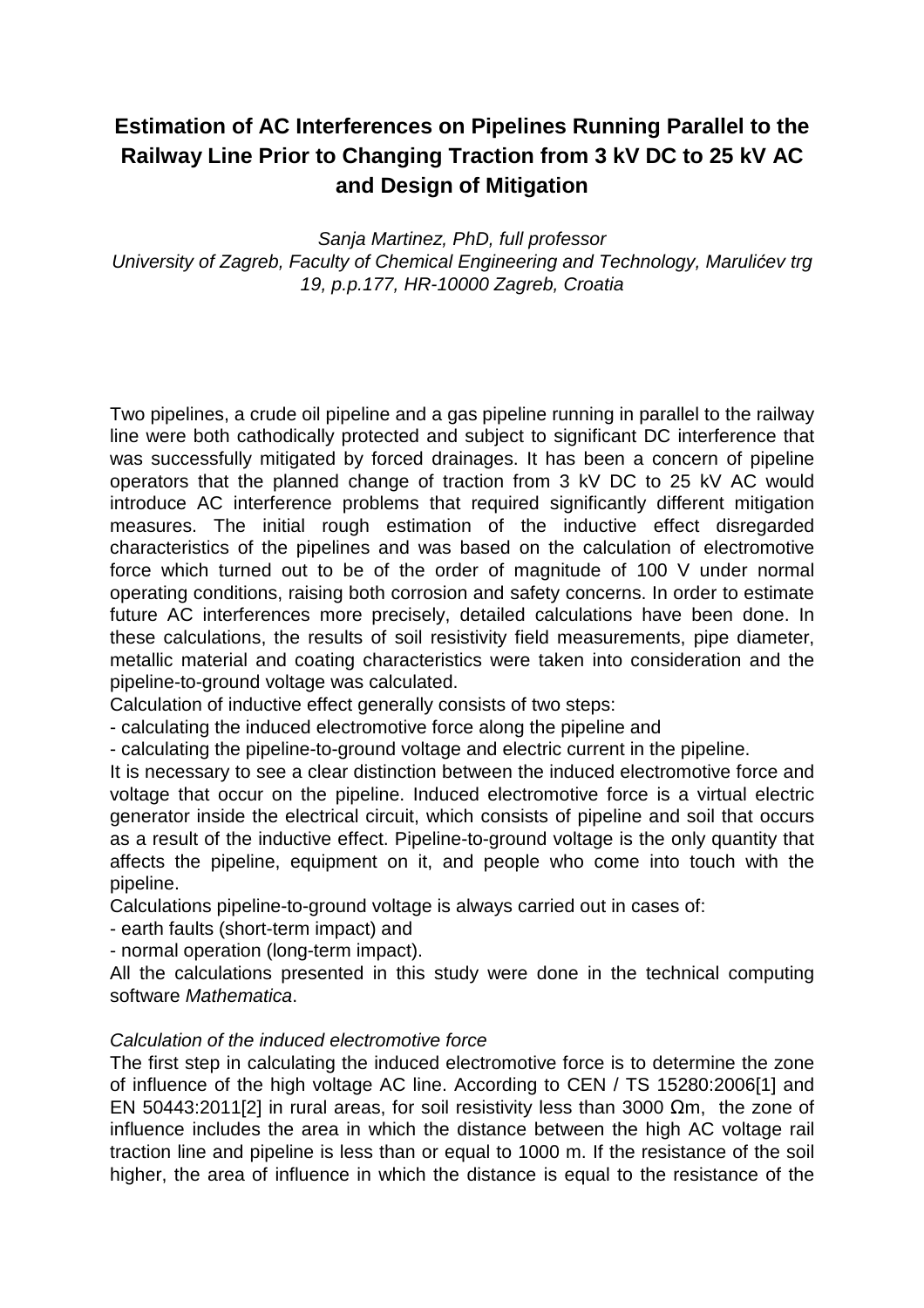soil expressed in Ωm divided by 3 is considered. In urban areas, this distance can be reduced to less than 300 m, taking into account the reduction factor due to the adjacent metal structures.

The zone of influence usually consists of a series of pipeline segments approaching to, distancing from or crossing the high AC voltage line. Since the equations for calculating the electromotive force are valid for the parallel configuration, convergence, divergence and intersection are approximated by parallel configurations[3,4]. The above approximation is always possible if the pipeline is divided into short enough segments. Figure 1. shows a graph of segment lengths denoted by L, and the appending mean distances from the railway line, denoted by a, for 4.5 km of the pipeline running within 1200 m of the railway line between the adjacent electric traction stations. The entire length of the pipeline in the zone of influence was 22.3 km.



Figure 1. Division of pipeline into segments.

Electromotive force induced in the *i*-th segment of the pipeline of equivalent length  $L_{pi}$ equals to:

$$
Ems_i = 2\pi f kM_i L_{pi} I
$$

where  $f$  is the frequency of the AC voltage,  $M$  is the mutual inductance of the two circuits with feedback through the soil,  $k$  is the shielding factor and a  $l$  is the induction current.

According to the guide CIGRE 1995[5], and vol II. ITU-T K.26 inductance can be calculated in several ways. In a simpler case, when the pipeline is not very close to the high voltage line, one can use the polynomial formulas which are valid for any reciprocal distance between pipeline and high AC voltage line but do not take into account the distance of the high AC voltage line from the ground. M depends upon resistivity of the soil  $\rho_{soli}$  that may be obtained from field measurements.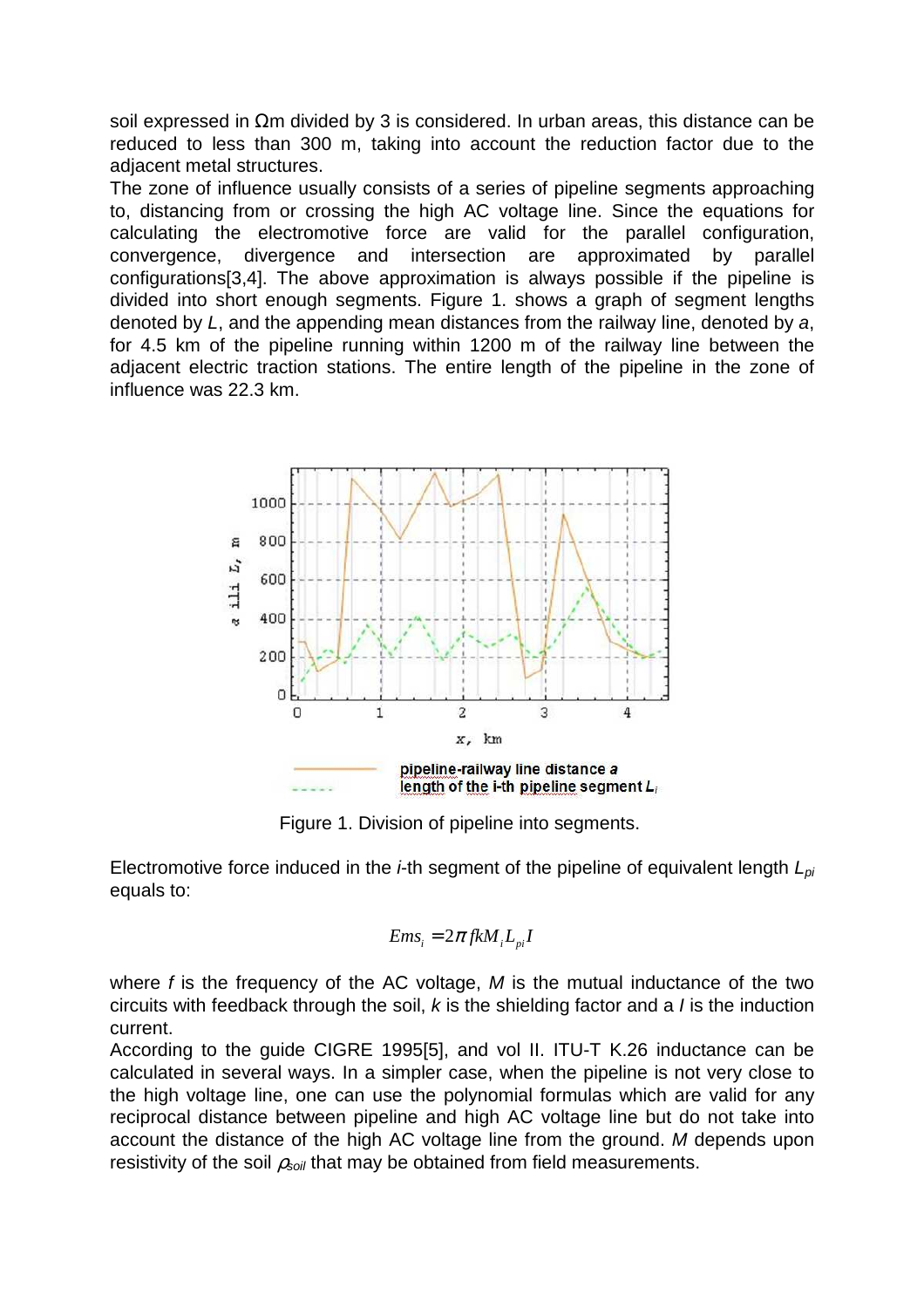In the case of AC traction, the current that flows trough well grounded conductors rails and the return line (if it exists) reduces the effect of induction. Nominal shielding factor can be calculated from the impedance matrix of the group conductors consisting of the contact wire, feeder cable, rail tracks and the return cable. Figure 2. shows the dependence of the calculated shielding factor on the soil resistivity.



Figure 2. Calculated shielding factors of the rails without and with the return cable.

Induction current is deduced from diagrams obtained for maximum train timetable. Induction current diagram for the investigated pipeline segment is shown in Figure 3.



Figure 3. Induction current calculated for maximum train timetable.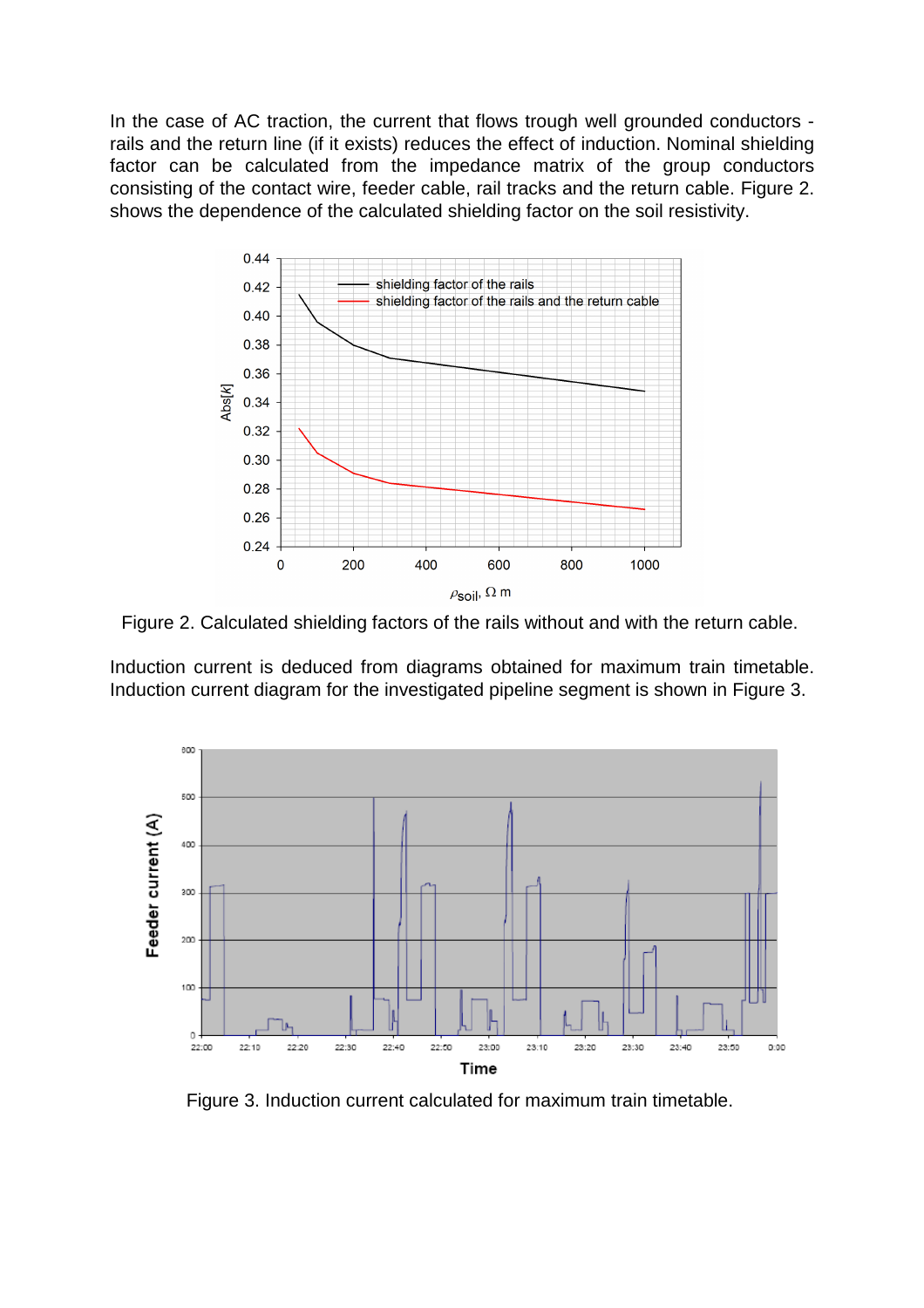According to the technical recommendations [6-8], current flowing in feeder cable is reduced with distancing of the train from the electric traction station. This is usually shown by the so called traction current diagrams. In the calculation, it is also necessary to take into account the direction of the current flow. Traction current flows to the first train at a feeder section, so the actual induced voltage depends on the position of trains on individual sections of track. Currents of electric traction are extremely variable, ranging from zero to the maximum value, depending on the driving regime, track inclines, curves, train weight, etc. Actual induced electromotive force and pipeline-to-soil voltage and their temporal and spatial distribution will depend, therefore, to a large extent on the dynamics of the railway traffic. In the present work, calculations for normal operation were carried out for the case when the current at individual feeder section reaches its maximum (at present case 0.28 kA) taking into consideration the railway timetable (two trains on present on in the area of influence but between different traction stations).



a)

b)

Figure 4. Induced electromotive force in a) expressed in V and b) V  $km^{-1}$ .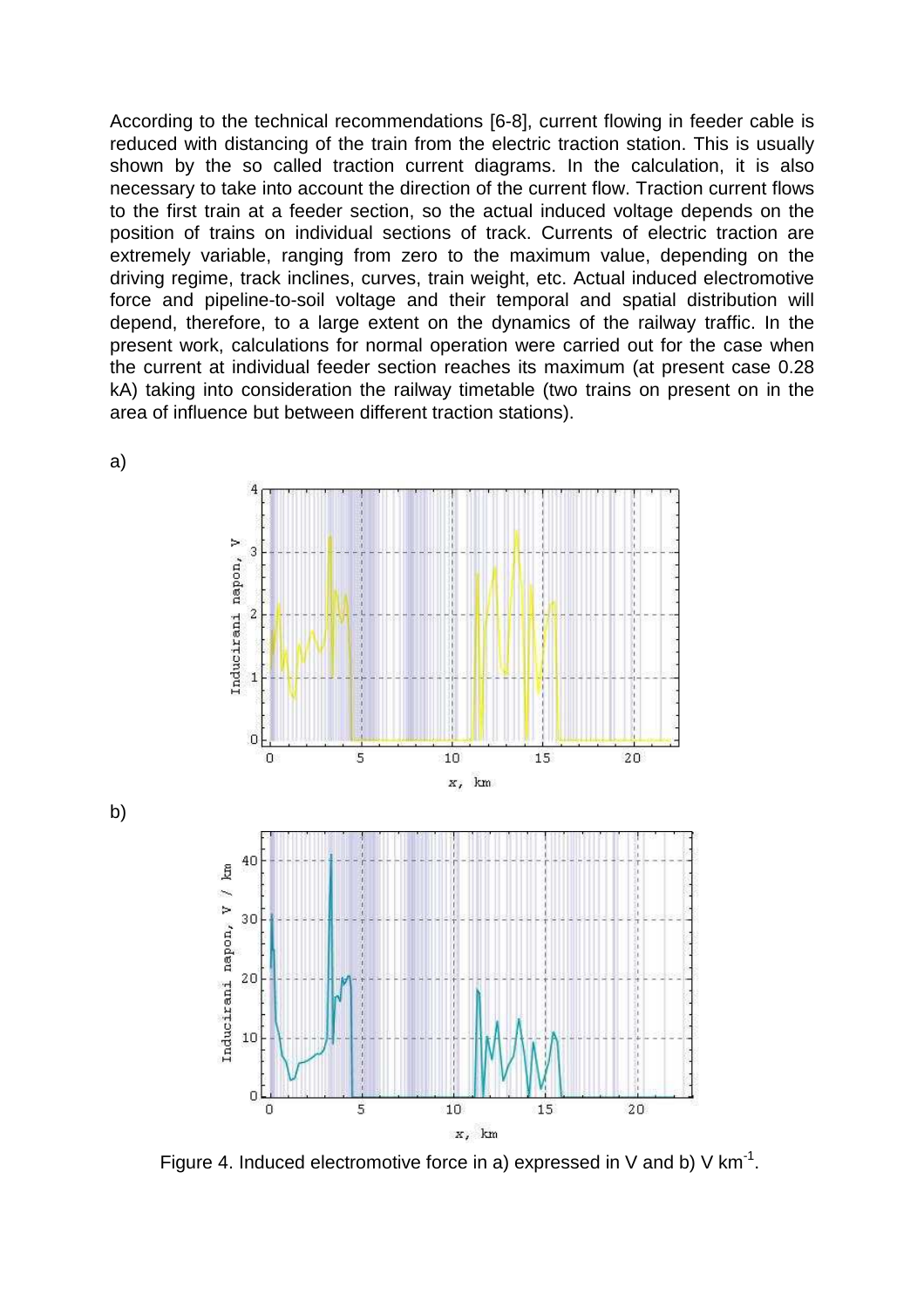The sample results of the calculated electromotive force spatial distribution are shown in Figures 4 and 5. The appending total electromotive force at the investigated pipeline was calculated to be equal to 76.38V.

## Calculation of the induced pipeline-to-soil voltage

The input parameters of the pipeline-to-ground voltage calculation that refer to the characteristics of the pipeline and soil, as well as the shielding factors are given in Table 1.

**Parameter Symbol Unit Value** steel resistivity  $\rho_{\text{cel}}$   $\Omega$  m  $0.17 \times 10^{-6}$ soil resistivity  $\rho_{\text{tia}}$   $\Omega \text{ m}$  700 pipeline diameter **D** m 0.508 vacuum permeability  $\sqrt{\mu_0}$  H m<sup>-1</sup>  $4 \times \pi \times 10^{-7}$ relative permeability of steel  $\mu_r$  300 frequency  $\theta$  rad s<sup>-1</sup> 2×π×50 insulation thickness  $\delta_c$  m 0.0035 vacuum permittivity  $\epsilon$  Fm<sup>-1</sup>  $8.85 \times 10^{-12}$ relative insulation permittivity  $\left| \right|$   $\varepsilon$  2.4 insulation resistivity  $R_u$   $\left| \Omega \right|^{2}$ 25000 pipeline impedance  $\vert z \vert$   $\Omega$  km<sup>-1</sup>  $\vert 0.112217+0.639649 \times$ pipeline parallel admittance  $y = \frac{1}{5}$  km<sup>-1</sup>  $\frac{1}{2}$  0.0638372+0.00304264×I characteristic pipeline impedance  $Z_c$   $\Omega$  2.48916+1.99137×I pipeline propagation factor  $\vert \gamma \vert$  km<sup>-1</sup> 0.152842+0.134697×I pipeline characteristic length  $L_{K}$  km  $\begin{bmatrix} 6.543 \end{bmatrix}$ shielding factor for  $ρ<sub>soil</sub> = 700 Ω m$  $k_{\rm R}$  0.358431 shielding factor that includes the effect of return cable for *k*r 0.274039

Table 1. Input parameters of the pipeline-to-soil voltage calculation.

Estimation of the specific resistance of isolation,  $R_u$  was based on current cathodic protection system requirements. Relation between cathodic protection current  $j_z$  and insulation resistivity is given by the equation:

 $ρ_{\text{sol}}$  = 700 Ω m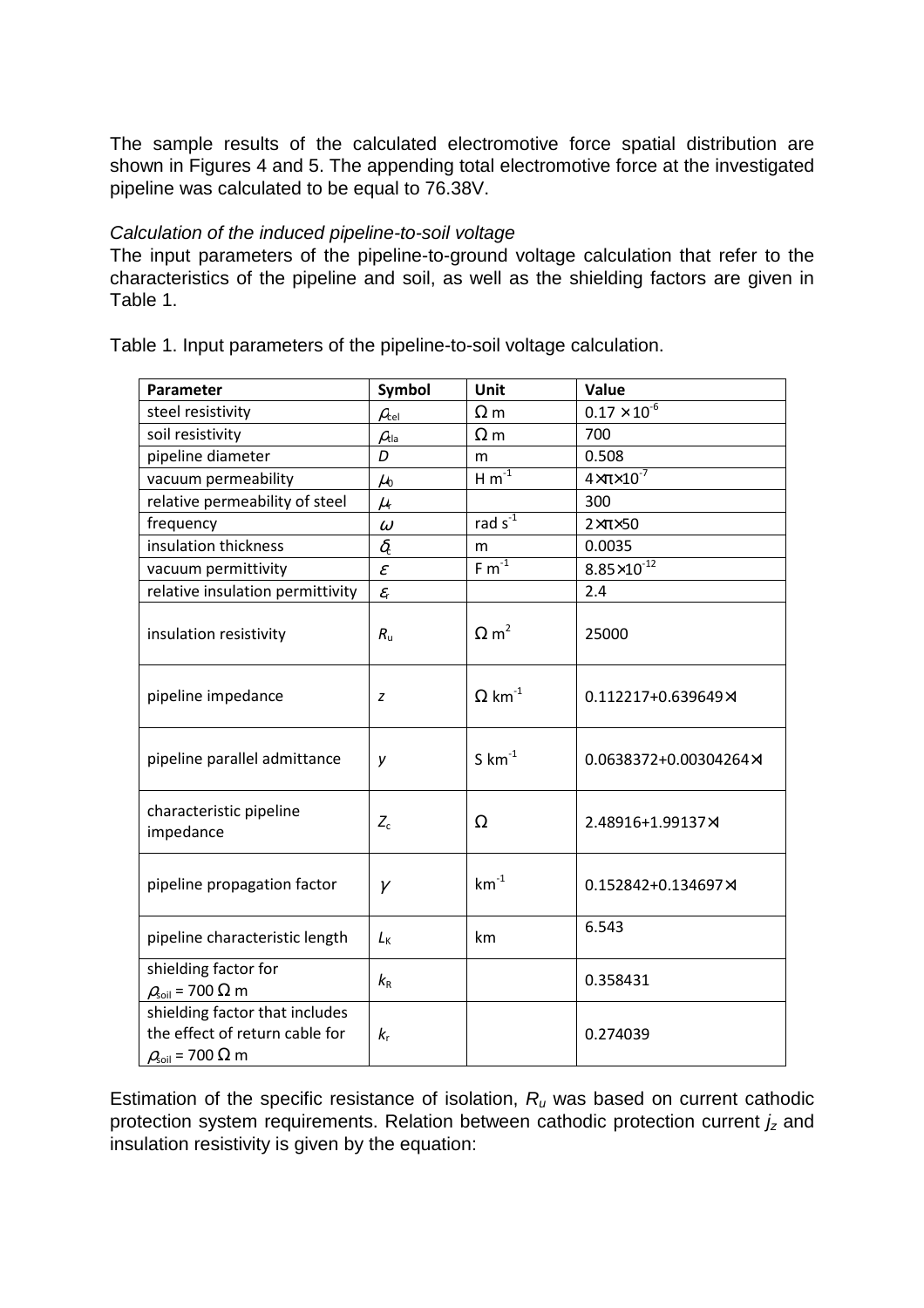$$
\left(\frac{j_z}{\mu A m^2}\right) = \frac{3 \times 10^5 V}{\left(R_u / \Omega m^2\right)}
$$

In the simple case of pipeline and high AC voltage line placed in parallel, one can analytically express the pipeline-to-ground voltage and currents along the pipeline. For the general case of random mutual position of the pipeline and high AC voltage line in the zone of influence, the method is based on the division of the pipeline in the relatively large number of segments in order to calculate the spatial distribution of the pipeline-to-ground voltage. Each *i*-th segment is reduced to  $\pi$  network exposed to the induced electromotive force  $E_{msi}$ . The calculation is performed by solving the system of equations each being applicable to an individual cell. Matching results with the actual situation depends primarily on knowledge of the actual insulation resistivity including resistive and capacitive contributions.

In the segmented model, calculation of the pipeline-to-ground voltage can be simulated by placing grounding resistance  $R_{ground}$  at any point between the *i*-th and *j*th segment. Lowering of the pipeline-to soil potentials near grounding point depends on the grounding resistance and the impedance electrical circuit pipe-soil. Grounding pipeline in several points can cause significant current flow through the grounding electrodes. This current can reach tens of amperes under normal operation or a few hundred amperes during earth faults. Segmented model enables calculation of current flowing through the grounding electrodes placed between the  $i$ -th and  $i$ -th segment. Groundings must have sufficient current capacity.



Figure 5. Pipeline-to-soil potential under normal operating conditions of AC traction before and after grounding.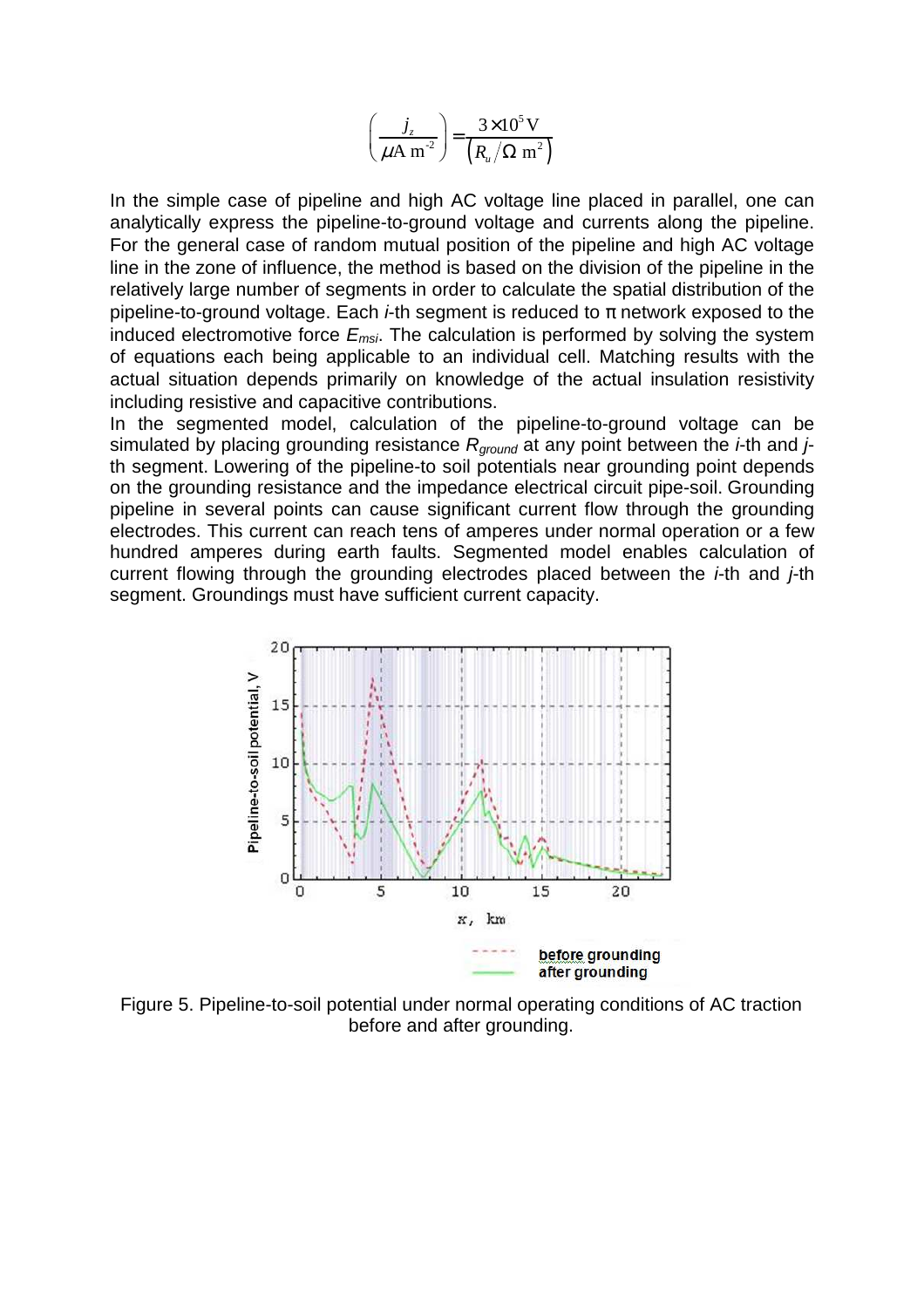

Figure 6. Pipeline current under normal operating conditions of AC traction before and after grounding.

Figures 5 shows spatial distribution of pipeline-to-soil voltage and Figure 7 shows current on the pipeline before and after grounding. Four groundings with resistances between 0.47 and 3.1  $\Omega$  were already present on the pipeline. 8 new groundings having resistances equal to 2  $\Omega$  were added. Currents flowing trough grounding electrodes were found to be between 0.23 and 9.88 A.

Positions of new groundings were primarily determined by the induced pipe-to-soil potentials at certain segments of the pipeline. The extremely significant design factor was soil resistivity since the pipeline passed through rocky terrain of very high resistivity (mean value equal to 700  $\Omega$  m). Points of low soil resistivity had to be found in order to attain sufficiently low grounding resistance.



Figure 7. Pipeline-to-soil potential under earth fault conditions of AC traction before and after grounding.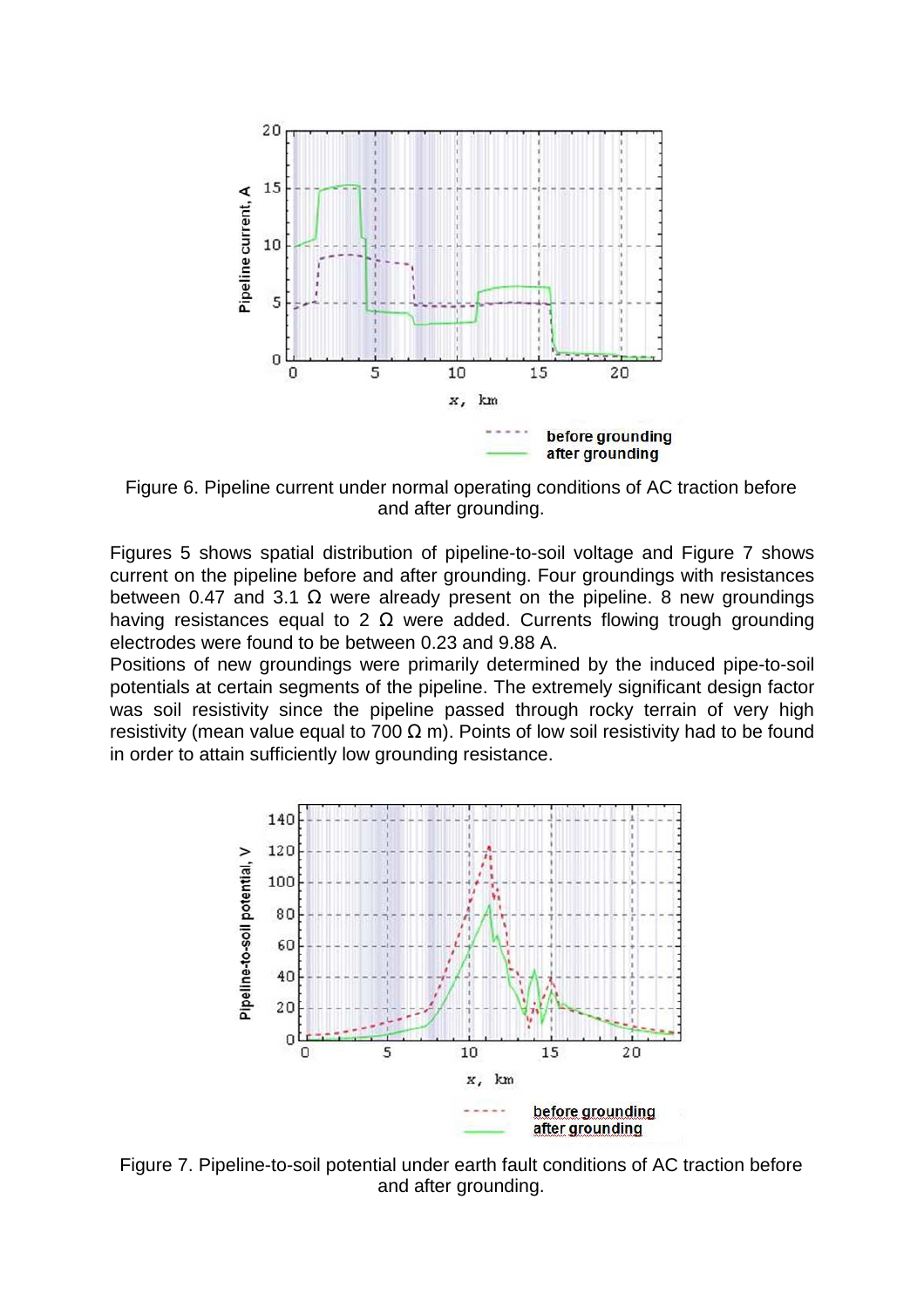

Figure 8. Pipeline current under earth fault conditions of AC traction before and after grounding.

The calculation was repeated for the case of earth fault. The induction current was estimated at 3.24 kA. Figure 7 and 8 show the results under earth fault conditions. Currents flowing trough grounding electrodes were found to be between 0.34 and 58.91 A.

## **Conclusions**

Calculation of inductive effect on pipelines in the zone of influence of AC railway traction is a complex procedure that is dependent on a number of railway and pipeline characteristics. The calculation procedure had to combine mathematical expressions that were commonly used by railway companies for estimating inductive influence of railway on communication lines and mathematical expressions commonly used by pipeline operators to estimate inductive influence of high voltage AC power lines on pipelines.

By performing repeated calculation with various input parameters, one can obtain spatial and temporal distribution of:

- induced electromagnetic force
- induced pipeline-to-soil potential
- pipeline current
- the effect of groundings
- current trough grounding electrodes

The present calculation enabled realistic estimate of the electromagnetic induction effect and precise design of mitigation measures. Based on these calculations conclusions could be made whether induction would pose a safety and/or corrosion threat to the pipeline. The estimated extent of the inductive influence was confirmed by field measurements.